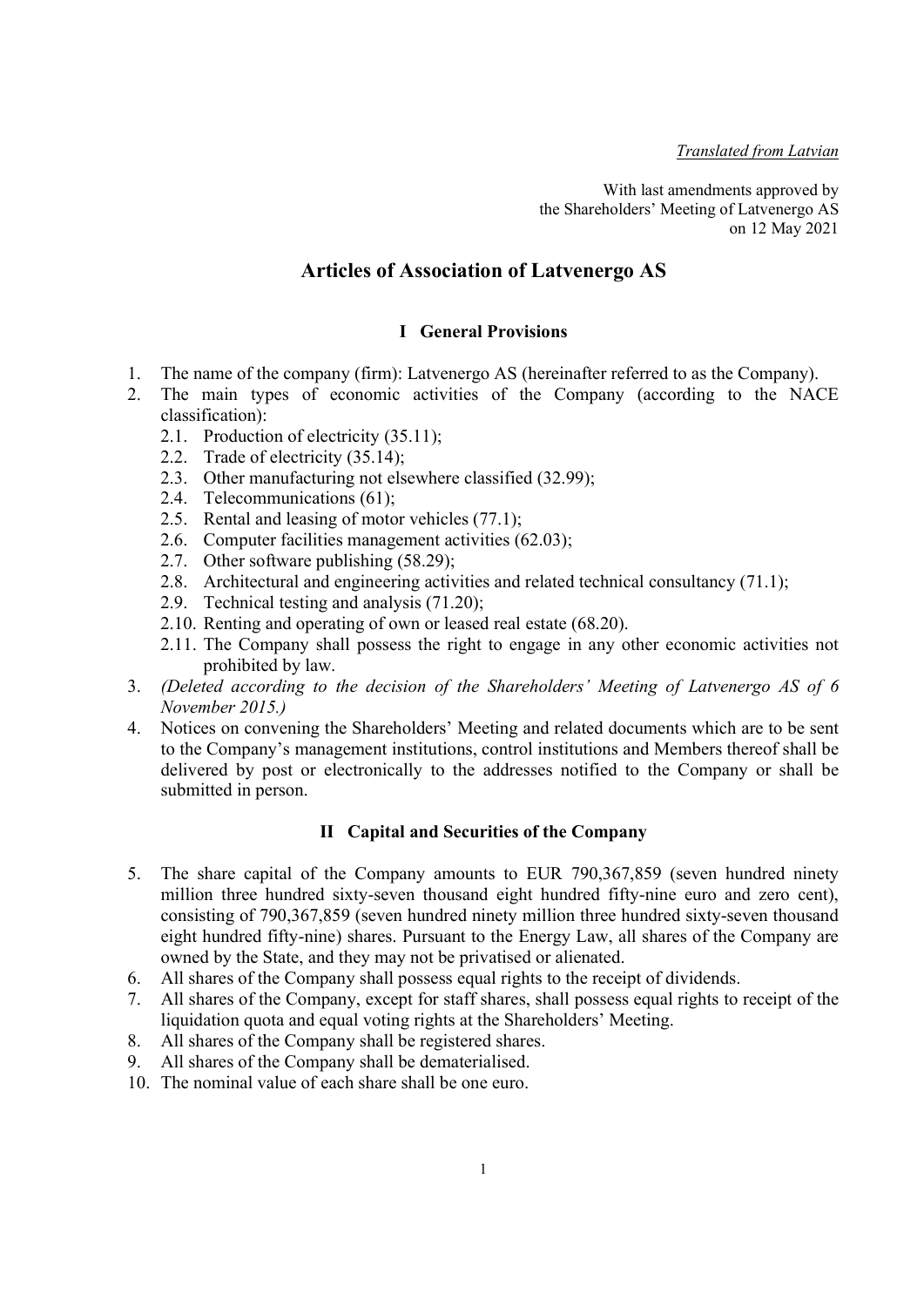#### Articles of Association of Latvenergo AS

## II<sup>1</sup> Supervisory Board

- 10.<sup>1</sup> The Supervisory Board shall consist of five Members.
- 10.<sup>2</sup>Members of the Supervisory Board shall be appointed for a period of five years.
- 10.<sup>3</sup> The Supervisory Board shall adopt its decisions by a simple majority votes of Members of the Supervisory Board present at the meeting. In the case of equal numbers of votes, the Chairman of the Supervisory Board shall have a casting vote.
- 10.<sup>4</sup> The Supervisory Board shall organize its operation in accordance with the approved procedure thereof.

#### III Management Board

- 11. The Management Board shall consist of five Members.
- 12. Members of the Management Board shall be appointed for a period of five years.
- 13. The Management Board shall adopt its decisions by a simple majority votes of Members of the Management Board present at the meeting.
- 14. (Deleted according to the decision of the Shareholders' Meeting of Latvenergo AS of 6 November 2015.)
- 15. Members of the Management Board may authorise one or more Members of the Management Board to enter into specific transactions or transactions of a specific type.
- 16. (Deleted according to the decision of the Shareholders' Meeting of Latvenergo AS of 16 December 2016.)
- 16<sup>1</sup>. The Management Board shall organize its operation in accordance with the approved procedure thereof.
- 16<sup>2</sup> . The Management Board shall require a preceding agreement by the Supervisory Board for concluding a transaction (after completion of the procurement procedure and prior to assuming new liabilities) in the following cases:
	- 16².1. for transactions resulting in spending the monetary funds of the Company exceeding the amount of EUR 2,500,000 (two million five hundred thousand euro) excluding the Value Added Tax, except transactions regarding the following:
		- 16².1.1. the assets necessary for operation, maintenance or development of the electricity transmission or distribution system;
		- 16².1.2. the services of the energy transmission system, distribution system or storage;
		- 16².1.3. construction of energy transmission or distribution connection;
		- 16².1.4. energy purchase and the financial services related to purchase and sale of energy (derivative energy financial instruments), as well receipt of regulated utilities and procurement of fuel;
		- 16².1.5. purchase of financial instruments;
		- 16².1.6. purchase of the European Emission Allowances (EUA) and Certified Emission Reductions (CER);
		- 16².1.7. construction works, supplies or services if the goal of the transaction is sale or lease of the contract subject to third parties;
	- 16².2. lending transactions, except when this transaction is concluded with a merchant whose all shares of stock or voting shares are held by the Company;
	- 16².3. borrowing transactions for an amount exceeding EUR 25,000,000 (twenty-five million euro).